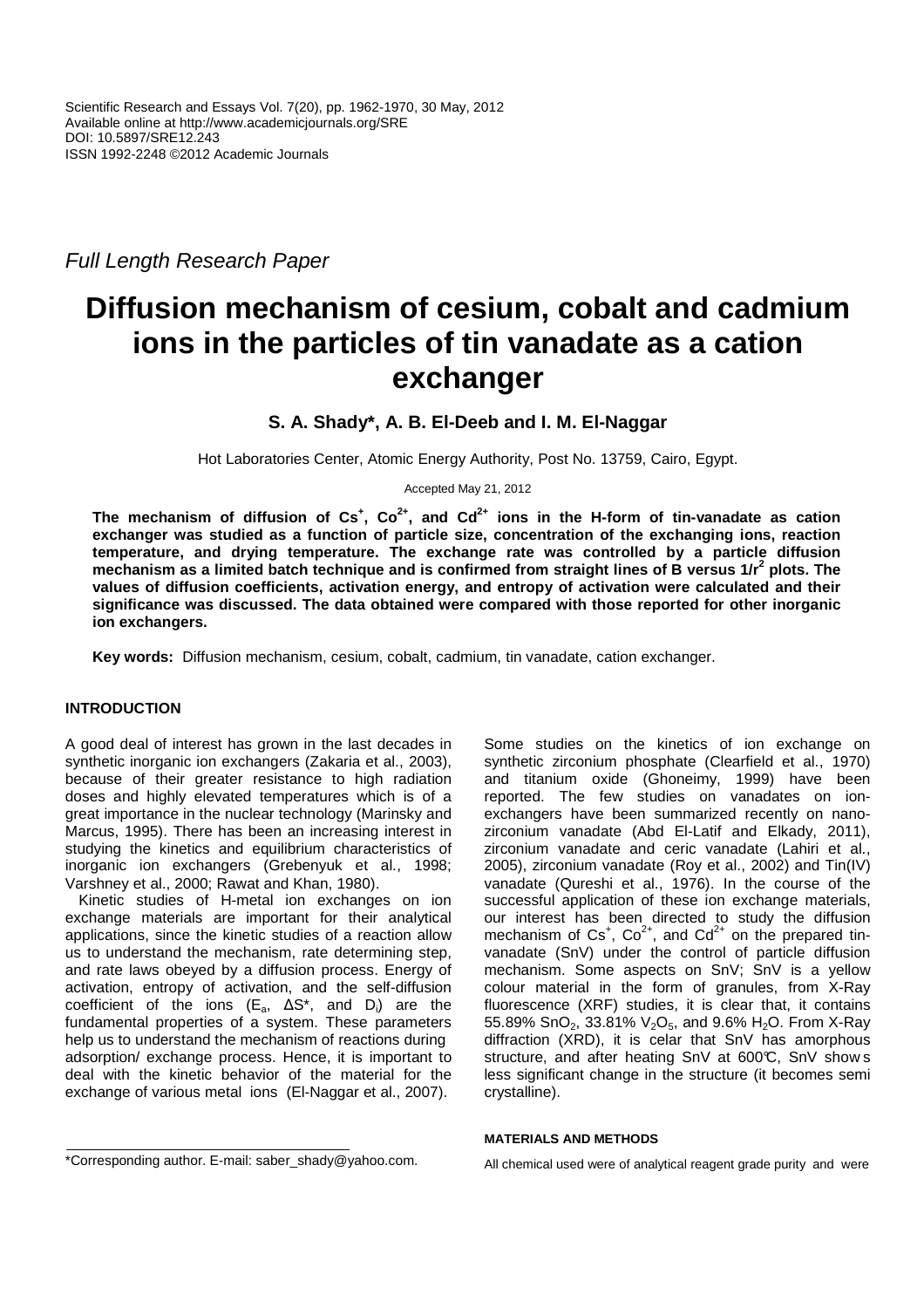used without further purification.

#### **Preparation of SnV**

SnV can be synthesized by the addition of equimolar amount of stannic tetra chloride (SnCl<sub>4</sub>) and sodium monovanadate (NaVO<sub>3</sub>) as the following 0.5 M stannic tetrachloride was dissolved in 4 M hydrochloric acid, and then was added to 0.5 M sodium monovanadate in a volume ratio of 1:1 with constant stirring at room temperature. After the addition was completed, ammonia was added until a precipitation occurred and then the reaction mixture was allowed to settle for 24 h. The precipitate was filtered, washed several times with deionized water. The precipitate was dried at 50°C in an electric oven, ground and sieved for diffe rent mesh sizes, and was stored at room temperature.

#### **Kinetics studies**

The radius of the particles of the sieved fractions was determined by measuring the diameter of 100 particles with an optical microscope. The particles were assumed to be spherical and a mean equivalent radius was calculated. The reaction takes place between the metal ions and the counter ions in the exchanger, and the rates are controlled by a particle diffusion mechanism only. Kinetics experiments were performed by using batch factor of V/m equals 100 ml/g and 10 $^2$  M metal chloride solution in a shaker thermostat adjusted at the desired temperatures. After the adjusted interval period, the solid was separated immediately from the solution and the extent of sorption was determined as the following:

Sorption (%) = 
$$
\frac{A_i - A_f}{A_i} \times 100
$$

where  $A_i$  and  $A_f$  are the initial and final concentrations (ppm) of the metal ions in solution.

## **Analysis**

The metal ions ( $Cs^+$ ,  $Co^{2+}$ , and  $Cd^{2+}$ ) investigated in this work were analyzed by atomic absorption. The diffused ions  $(C^{s+}, C^{o^2+}, A)$  $Cd^{2+}$ ) are used in this work by concentration (10<sup>-2</sup> M) of each ion in case of reaction temperature, drying temperature, and particle diameters effect studies, but in case of the study of effect of concentration, these ions were used in concentrations:  $10^{-3}$ ,  $5 \times 10^{-3}$  $3$ , 10<sup>-2</sup> M, and these concentrations can be converted to ppm concentration by the following equation.

$$
M = \frac{ppm \times 10^3}{\text{Atomic weight of element}}
$$

All tests were repeated two or three times and the experimental error was about ±3%, the results agreed that, the reproducibility of measurements was more than 98%.

#### **RESULTS**

The result of this study showed that tin vanadate is a

brown colour material in the form of granules. From XRD studies it was clear that it contains  $55.89\%$  SnO<sub>2</sub>,  $33.81\%$  $V<sub>2</sub>O<sub>5</sub>$ , and 9.6% H<sub>2</sub>O. From XRD studies it was also clear that it is an amorphous material but by increasing the heating temperature its crystallinity was improved.

# **DISCUSSION**

#### **Mathematical model**

The experimental conditions of the present study were set for the particle diffusion mechanism only (as mentioned earlier). The fractional attainment of equilibrium at time t, F(t), was used and is expressed as:

$$
F(t) = \frac{Q_t}{Q_w} = \frac{\text{Amount of exchange after time, t}}{\text{Amount of exchange after infinite time}}
$$

for the particle diffusion controlled kinetics, the expression developed by Boyed et al. (1947) and improved by Reichenberg(1953) is as shown in Equation 1, which is used in this work:

$$
F = 1 - \frac{6}{\pi^2} \sum_{n=1}^{\infty} \frac{1}{n^2} e^{-n^2 B t}
$$
 (1)

and

$$
B = \frac{\pi^2 D_i}{r^2}
$$
 (2)

where B is a mathematical function,  $D_i$  is the diffusion coefficient of the ions undergoing exchange within the exchanger, n is an integer number, and r refers to the radius of the particles. When F(t) is less than 0.4, Equation 1 can be approximated in a simpler form:

$$
F(t) = \frac{6}{r} \left(\frac{D_i t}{\pi}\right)^{\frac{1}{2}}
$$
 (3)

which hold to a fairly good approximation. Therefore, a plot of F(t) against the square root of the contact time must be give a straight line passing through the origin in which F(t) is less than 0.4.

For every observed value of F, the corresponding Bt values, as derived from Equation 1 can be obtained from the Reichenberg table (Reichenberg, 1953). According to Equation 1, F is a function of B and t only and independent on the concentration of the external solution. In the present study, the linearity test of Bt versus t plots has been employed to distinguish between film and particle diffusion controlled rates of exchange and the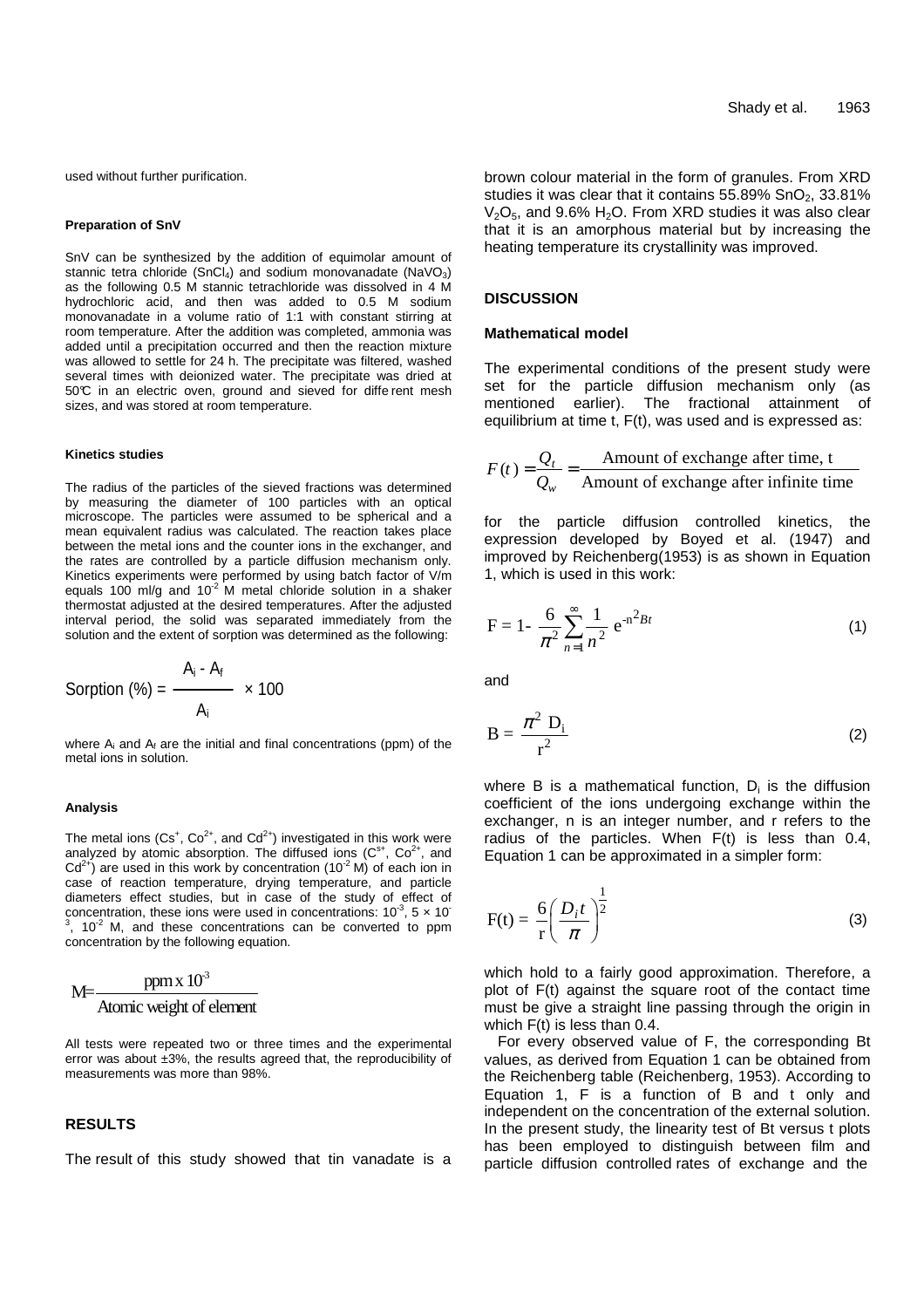|                                           |       | $D_i$ (x10 <sup>9</sup> cm <sup>2</sup> s <sup>-1</sup> ) |                    |
|-------------------------------------------|-------|-----------------------------------------------------------|--------------------|
| Particle diameter $(\pm 0.02 \text{ mm})$ | $Cs+$ | $Co2+$                                                    | $\mathbf{Cd}^{2+}$ |
| 0.115                                     | 2.178 | 2.050                                                     | 2.147              |
| 0.185                                     | 5.164 | 4.370                                                     | 4.680              |
| 0.375                                     | 18.1  | 14.9                                                      | 16.2               |

**Table 1.** Values of the diffusion coefficient of  $Cs^+$ ,  $Co^{2+}$ , and  $Cd^{2+}$  on different particle diameters of tin vanadate at  $25 \pm 1^\circ\text{C}$ .

**Table 2.** Thermodynamic parameters of  $Cs^+$ ,  $Co^{2+}$ , and  $Cd^{2+}/H^+$  systems on SnV at different reaction temperatures.

| <b>Exchange</b><br>system | <b>Drying</b><br>temperature | <b>Particle diameter</b><br>(mm) | <b>Reaction</b><br>temperature (K) | $Di \times 109$<br>$cm2s-1$ | Do $\times$ 107<br>$cm2s-1$ | Ea<br>$(kJmol-1)$ | ΔS* (Jmol <sup>-</sup><br>$1^{1}K^{-1}$ |
|---------------------------|------------------------------|----------------------------------|------------------------------------|-----------------------------|-----------------------------|-------------------|-----------------------------------------|
|                           |                              | $0.185 \pm 0.02$ mm              | 298                                | 5.16                        | 1.908                       |                   | $-121.48$                               |
| $Cs+/H+$                  | 50C                          |                                  | 318                                | 5.55                        | 1.89                        | 3.39              | $-121.09$                               |
|                           |                              |                                  | 338                                | 6                           | 1.907                       |                   | $-122.51$                               |
|                           |                              |                                  |                                    |                             |                             |                   |                                         |
|                           |                              |                                  | 298                                | 4.37                        | 2.106                       |                   | $-120.65$                               |
| $Co2+/H+$                 |                              |                                  | 318                                | 4.92                        | 2.15                        | 3.984             | $-121.02$                               |
|                           |                              |                                  | 338                                | 5.62                        | 2.24                        |                   | $-121.16$                               |
|                           |                              |                                  |                                    |                             |                             |                   |                                         |
| $Cd2+/H+$                 |                              |                                  | 298                                | 4.68                        | 3.399                       |                   | $-116.66$                               |
|                           |                              |                                  | 318                                | 5.29                        | 3.437                       | 4.91              | $-117.1$                                |

experimental conditions were chosen for particle diffusion mechanism as a main rate determining step (as a limited batch technique). The energy of activation  $(E_a)$  for the self-diffusion of cations was determined by applying the Arrhenius equation:

$$
D_i = D_o e^{-Ea/RT}
$$
 (4)

where  $D<sub>o</sub>$  is the self-diffusion coefficient. The entropy of activation ( $\Delta S^*$ ) can be calculated from  $D_0$  by substitution in the equation proposed by Barrer et al. (1963):

$$
D_o = 2.72 \left(\frac{KTd^2}{h}\right) e^{\Delta S^* / R}
$$
 (5)

where K is the Boltzmann constant, T is the absolute temperature, d is the average distance between two successive positions in the process of diffusion which was taken as 0.5 mm and h is the plank's constant.

The aforementioned equations were used for calculating the values of D<sub>o</sub>, D<sub>i</sub>, E<sub>a</sub>, and  $\Delta S^*$  for the exchanged systems and the obtained results are given in Tables 1 and 2.

# **Analysis of data**

To verify the particle diffusion mechanism of the metal

ions  $Cs^+$ ,  $Co^{2+}$ , and  $Cd^{2+}$  on SnV (Tin vanadate) under the conditions set in the present work, the following experimental results were obtained: (1) the rate of exchange of different metal ions on SnV is independent on metal concentrations in solution up to  $10^{-3}$  M, (2) straight line relationships passing through the origin were obtained between the function Bt and t for the three metal ions under study, (3) the exchange rate of  $Cs^+$ ,  $Co^{2+}$ , and  $Cd<sup>2+</sup>$  were found to increase with the decrease of the particle size of the prepared SnV exchanger, and (5) the plots of B [the slopes of straight lines (Bt versus t plots)] versus 1/r<sup>2</sup> for Cs<sup>+</sup>, Co<sup>2+</sup>, and Cd<sup>2+</sup> on SnV gave straight lines. All these results provide a good base supporting the particle diffusion mechanism under our experimental conditions. Similar findings were previously reported (El-Naggar et al., 1999, 1992a; El-Naggar and Aly, 1992; El-Naggar and Absy, 1992; Mishra et al., 1996; Abou-Mesalam and El-Naggar, 2003b).

A study of the concentration effect on the rate of exchange for  $Cd^{2+}/H^{+}$  exchange at 25  $\pm$  1°C shows that at concentration  $>10^{-3}$  M, the initial rate of exchange is independent of concentration as shown in Figure 1. The experimental conditions were set for particle diffusion mechanism only (Inczedy, 1996). The values of Bt at different time intervals for the exchange of  $Cs^+$ ,  $Co^{2+}$ , and  $Cd<sup>2+</sup>$  ions on three different particle sizes of SnV were plotted as represented in Figures 2 to 4, respectively. Figures 2 to 4 show that the plots of Bt versus t for  $Cs<sup>+</sup>/H<sup>+</sup>, Co<sup>2+</sup>/H<sup>+</sup>, and  $Cd<sup>2+</sup>/H<sup>+</sup>$  systems are linear and start$ from the origin proving a particle diffusion control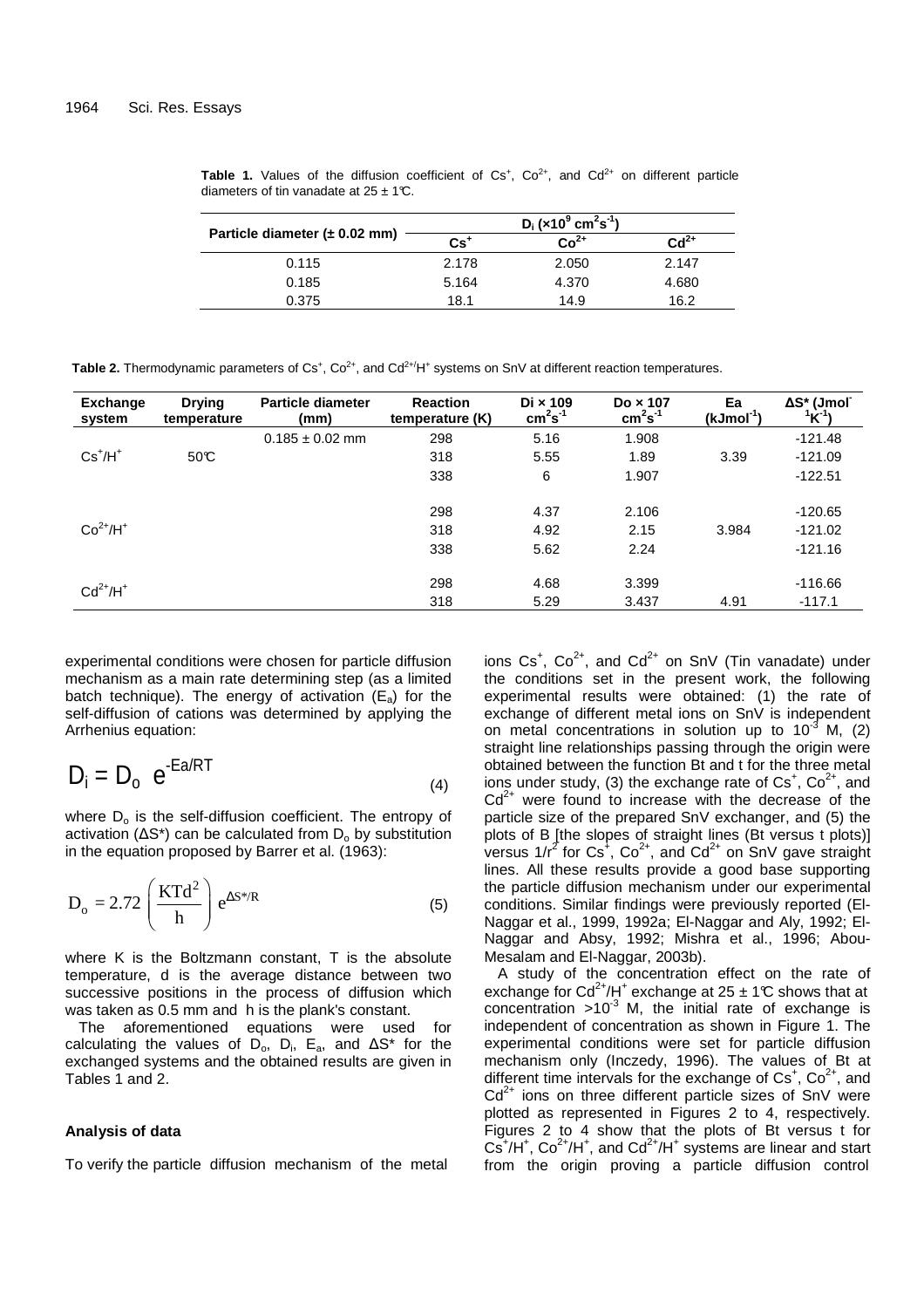

**Figure 1.** Effect of concentration of Cd on SnV at  $25 + 1C$ .



**Figure 2.** Plots of Bt and F against time for exchange of Cs<sup>+</sup> ion on SnV at different particle diameters and  $25 \pm 1^\circ$ C.

mechanism (Amphlett, 1964). Also, these figures indicate that the rate of exchange increases with decrease in the particle sizes, which agrees with the fundamental conditions of particle diffusion. The average values of diffusion coefficients (D<sub>i</sub>) of Cs<sup>+</sup>, Co<sup>2+</sup>, and Cd<sup>2+</sup> on SnV



**Figure 3.** Plots of Bt and F against time for exchange of Co<sup>2+</sup> ion on SnV at different particle diameters and  $25 \pm 1^{\circ}$ C.



**Figure 4.** Plots of Bt and F against time for exchange of  $Cd^{2+}$  ion on SnV at different particle diameters and  $25 \pm 1^\circ \text{C}$ .

of different particle diameters were calculated from the relations of Bt versus t (Figures 2 to 4 and Table 1). From this table it is found that the values of diffusion coefficient (Di) which generally slightly increase with increase in the particle diameters of the prepared samples. The rate of exchange of  $Cs^+$ ,  $Co^{2+}$ , and  $Cd^{2+}$  ions on SnV increase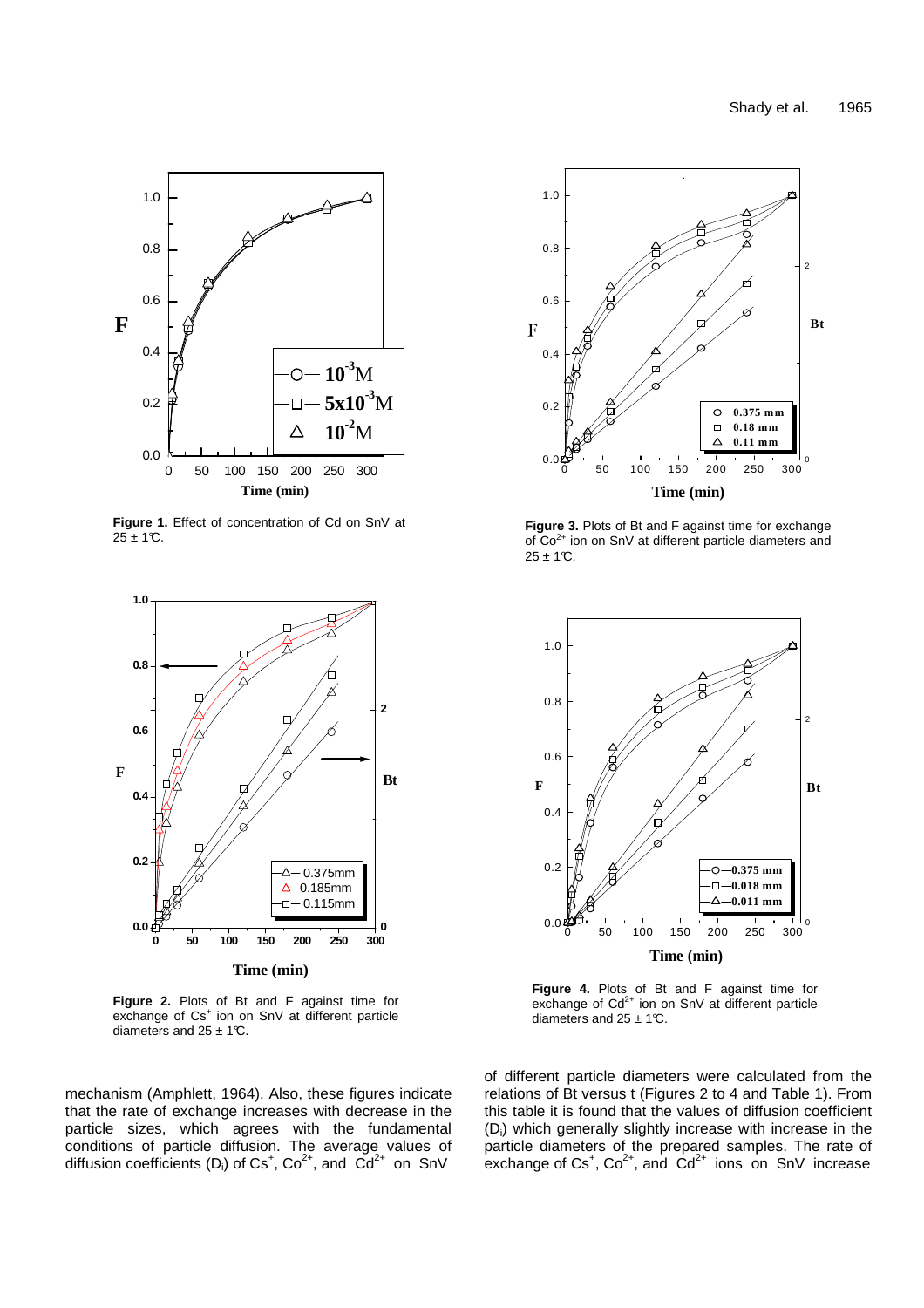

**Figure 5.** Plots of B against  $1/r^2$  for exchange of  $Cs^+$ ,  $Co<sup>2+</sup>$ , and  $Cd<sup>2+</sup>$  ions on SnV at 25  $\pm$  1°C.



**Figure 6.** Plots of Bt and F against time for exchange of  $Cs<sup>+</sup>$  on SnV at particle diameter 0.185  $\pm$  0.02 mm and different reaction temperature.

with decrease in the particle diameter which agree with the fundamental conditions of particle diffusion, which support the particle diffusion mechanism. This trend was also reported for others ion-exchangers (El-Naggar and Aly, 1992; El-Naggar and Absy, 1992). The higher values obtained of  $D_i$  may be attributed to the large particles formed from agglomeration of smaller compact unites. Therefore, a quicker diffusion took place through the channels between these unites.

Furthermore, the self diffusion coefficients of the metal ions studied are independent on the metal ion concentration in solution and dependent on the particle size of the exchangers. This indicates that under these conditions, the rate determining step is mainly diffusion through the particle and film diffusion is nearly neglected and hence the mechanism of diffusion of these ions in our matrix is considered to be unchanged by the composition of the matrix (El-Naggar et al., 2010).

Plots of B versus  $1/r^2$  are straight lines indicating that the rate of exchange is inversely proportional to the square of the radius of the particle as shown in Figure 5, which again verifies that diffusion through the exchanger particle is the rate-determining step. The relations between Bt and F against time for the exchange of Cs<sup>+</sup>,  $Co^{2+}$ , and  $Cd^{2+}$  ions for a particle diameter 0.185  $\pm$  0.02 mm and reaction temperatures 25, 45, and 65°C on Sn V are as shown in Figures 6 to 8, respectively.

These relations gave straight lines passing through the origin in all studied cases. Found from these results, it was found out that the rate of exchange reaction increased with increase in the reaction temperature from 25 to 65  $\pm$  1°C (El-Naggar et al., 1998). This trend may be due to the increase of the mobility of ions with increase in the reaction temperature from 25 to 65  $\pm$ 1°C. This agrees with the reported results for the rate of exchange of Na<sup>+</sup> and  $Co^{2+}$  on crystalline and amorphous sodium titanate at different reaction temperature (Zakaria et al., 2004).

The diffusion coefficient values  $(D_i)$  of the investigated metal ions were calculated from the slopes of the previous relations at 25, 45 and  $65±1°C$  using Equation 1. The results are summarized in Table 2. From this table, it is clear that the values of diffusion coefficient of the investigated metal ions increase in the order:  $Cs^+$  >  $Cd^{2+} > Co^{2+}$ . This trend could be attributed to the hydration energy and the hydrated ionic radii of the studied metal ions which take the order:  $Cs^{+} > Cd^{2+} >$  $Co<sup>2+</sup>$ . Therefore, the mobility of these metal ions in the exchange particles increases in the reverse order (El-Naggar et al., 2007).

The effect of drying temperature of SnV (50, 200, and  $400\degree$ ) on the rate of exchange of the investigated metal ions was studied as a relation between F and Bt against time as shown in Figures 9 to 11. From these figures, it was found out that the rate of exchange decreases by  $Cs^{+}$ ,  $Co^{2+}$ , and  $Cd^{2+}$  with an increase in the drying temperature of SnV from 50 to 400°C as shown in Tab le 3. The lowering in the Di values for  $Cs^+$ ,  $Co^{2+}$ , and  $Cd^{2+}$ with increase in the drying temperatures of the ion increasing the drying temperature from 50 to 400°C. It is clear that an appreciable decrease of self-diffusion of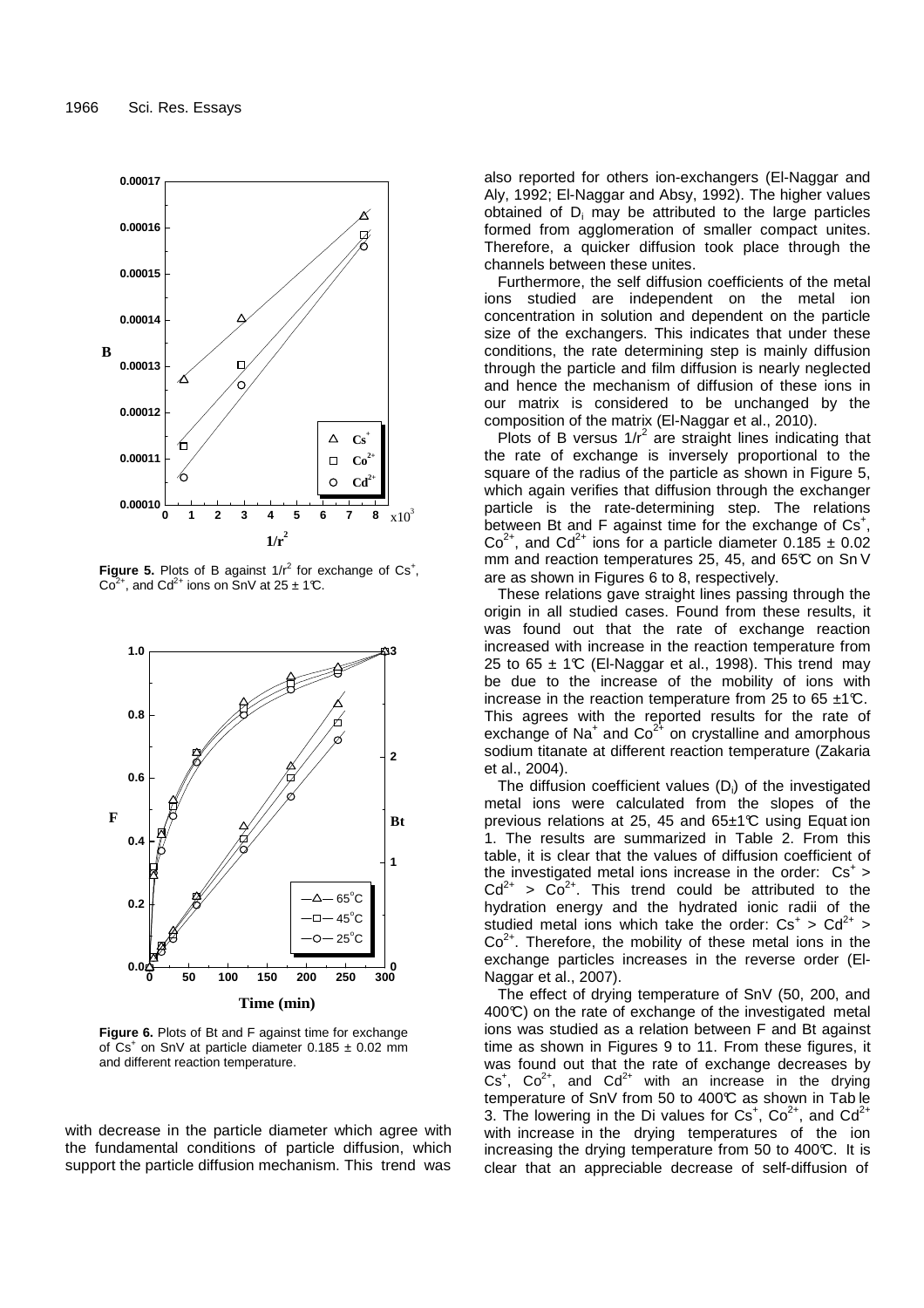

**Figure 7.** Plots of Bt and F against time for exchange of  $Co^{2+}$  on SnV at particle diameter 0.185 ± 0.02 mm and different reaction temperature.



**Figure 8.** Plots of Bt and F against time for exchange of  $Cd^{2+}$  on SnV at particle diameter 0.185  $± 0.02$  mm and different reaction temperature.

exchanger from 50 to 400 $\degree$ C may be attributed to the decrease in the surface area and porosity of the dried exchanger as experimentally found (El-Naggar et al., 2007). The lower porosity means less free water inside



**Figure 9.** Plots of Bt and F against time for exchange of  $Cs<sup>+</sup>$  on SnV at particle diameter  $0.185 \pm 0.02$  mm and different drying temperatures.



**Figure 10.** Plots of Bt and F against time for exchange of  $Co<sup>2+</sup>$  on SnV at particle diameter 0.185  $± 0.02$  mm and different drying temperatures.

the exchanger particles which hinders the diffusion of the metal ions (Misak and El-Naggar, 1989). When log D<sub>i</sub> is plotted against 1/T for the exchange of  $Cs^+$ ,  $Co^{2+}$ , and  $Cd^{2+}$  on  $SnV$ , straight lines were obtained (Figure 12).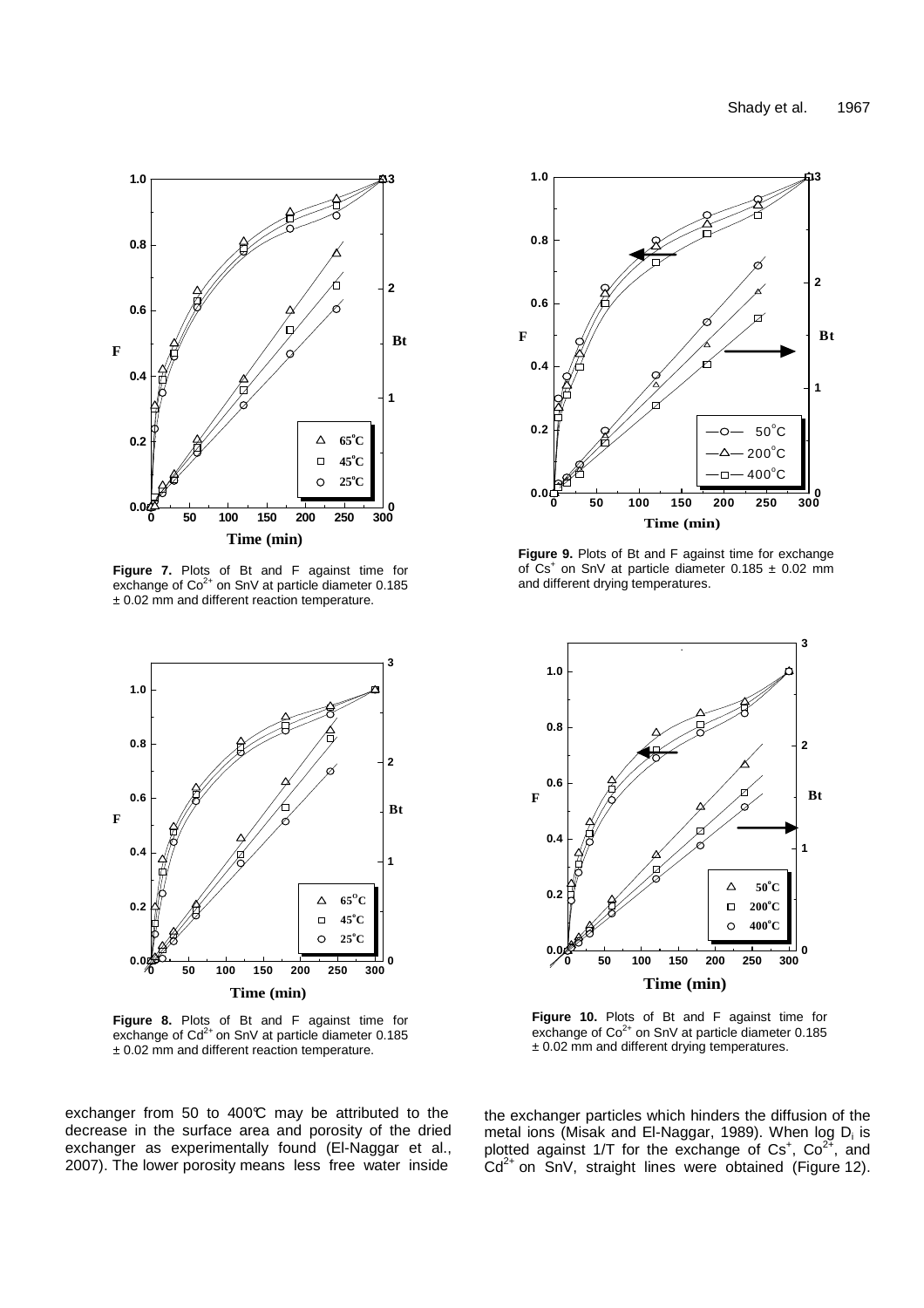

**Figure 11.** Plots of Bt and F against time for exchange of  $Cd^{2+}$  on SnV at particle diameter 0.185

 $± 0.02$  mm and different drying temperatures.



**Figure 12.** Arrhenius plots for exchange of  $Cs^+$ ,  $Co^{2+}$ , and  $Cd^{2+}$ on SnV at different reaction temperatures.

From the slopes of these lines and applying Arrhenius equation, the energy of activation  $(E_a)$  (kJ mol<sup>-1</sup>) and the self-diffusion coefficient  $(D_0)$  were calculated. On the other hand, the entropy of activation (∆S\*) can be calculated from  $D_0$  using Equation 5.

It is of interest to compare the values of  $D_i$  obtained for  $Cs<sup>+</sup>$ , Co<sup>2+</sup>, and Cd<sup>2+</sup> on SnV with that previously reported using other inorganic exchangers. The D<sub>i</sub> values given by (Shady and El-Gammal, 2005) for  $Na^+/H^+$  and  $Cs^+/H^+$ exchange system on titanium(IV) antimonate were 0.72 x  $10^{-12} \text{ m}^2 \text{s}^{-1}$  and  $0.98 \times 10^{-12} \text{ m}^2 \text{s}^{-1}$ , respectively. The D<sub>i</sub>

values given by El-Naggar et al. (2007) for  $Cs<sup>+</sup>/H<sup>+</sup>,$  $Co<sup>2+</sup>/H<sup>+</sup>,$  and  $Eu<sup>3+</sup>/H<sup>+</sup>$  exchange system on SiTi were 4.03  $\times$  10<sup>7</sup>, 2.98  $\times$  10<sup>7</sup>, and 4.25  $\times$  10<sup>7</sup> cm<sup>2</sup>s<sup>-1</sup>, respectively. Also, the diffusion coefficient  $(D_i)$  for  $Cs^+/^*Cs^+$  and Na<sup>+</sup>/\*Na<sup>+</sup> exchanges on hydrous zirconium oxide was found to be 6.7  $\times$  10<sup>-9</sup> and 11.4x10<sup>-9</sup> cm<sup>2</sup>s<sup>-1</sup> (Misak and El-Naggar, 1989).

Furthermore, the activation energy  $(E_a)$  (kJ mol<sup>-1</sup>) for the investigated metal ions (at  $25^{\circ}$ ) has the order:  $Cd^{2+}/H^{+}(4.91) > Co^{2+}/H^{+}(3.894) > Cs^{+}/H^{+}(3.239)$ . This trend agrees with that already reported for  $Cs<sup>+</sup>$  and  $Co<sup>2+</sup>$ on SiTi (El-Naggar et al., 2007) which has the order:  $Co^{2+}/H^{+}(12.9) > Co^{+}/H^{+}(11.87)$ . The relatively small activation energies values  $(E_a)$  (kJ mol<sup>-1</sup>) obtained (Table 2) for  $Cs^+$ ,  $Co^{2+}$ , and  $Cd^{2+}$  indicated the rate of exchange of particle diffusion (El-Naggar et al., 1992a).

It is interesting to compare the values of activation energies which have been observed for all studied metal ions reported in Table 2 with other values of activation energies which have been observed for the exchange of other metal ions on polypyrrole/polyantimonic acid and acrylamide cerium(IV) phosphate, whereas the activation energy values for  $Mg^{2+}$ , Ca<sup>2+</sup>, Sr<sup>2+</sup>, Ba<sup>2+</sup>, Cu<sup>2+</sup>, Ni<sup>2+</sup>, Zn<sup>2+</sup>, and  $Mn^{2+}$  were recorded as 4.11, 5.14, 5.16, 5.12, 9.23, 8.47, 8.72, and 6.44 kJ mol<sup>-1</sup> (Khan and Alam, 2004); the activation energy for the diffusion of  $Mg^{2+}$ , Ca<sup>2+</sup>, Sr<sup>2+,</sup>  $Ba<sup>2+</sup>$ , on acrylamide cerium(IV) phosphate were recorded as  $9.95$ ,  $9.15$ ,  $8.89$ , and  $6.03$  kJmol<sup>-1</sup> (Varshney et al., 2003); the values of activation energy for  $Zn^{2^+}$ , Cd<sup>2+</sup>,  $Hg^{2+}$ , La<sup>3+</sup>, and Th<sup>4+</sup> on ferric antimonite were found to be 17.2, 21.1, 23.0, 15.3, and 13.5 kJ mol<sup>-1</sup> (Rawat and Singh, 1978). In other words, these values of activation energy are relatively small as compared to that reported for other organic and inorganic exchangers which confirm the particle diffusion mechanism.

The negative ∆S\* values obtained for all studied systems are given in Table 2. The negative values obtained for the entropy of activation, suggest that no significant structure change occur in SnV. The entropy change normally depends on the extent of hydration of the exchangeable and exchanging ions a long with any change in water structure around ions that may occur when they pass through the channels of exchanger particles. The lowest values of  $\Delta S^*$  for Cs<sup>+</sup>, Co<sup>2+</sup>, and  $Cd<sup>2+</sup>$  on SnV support the higher stability and hence the least steric difference of the system. These results are parallel to that reported for other inorganic ion exchanger (El-Naggar et al., 1992b).

The activation energy was found to decrease with the decrease in the entropy of the activation of the system (Table 2). The same trend was observed for other ion exchange materials (Abou-Mesalam and El-Naggar, 2003b).

#### **Conclusion**

The exchange kinetics of  $Cs^+$ ,  $Co^{2+}$ , and  $Cd^{2+}$  on the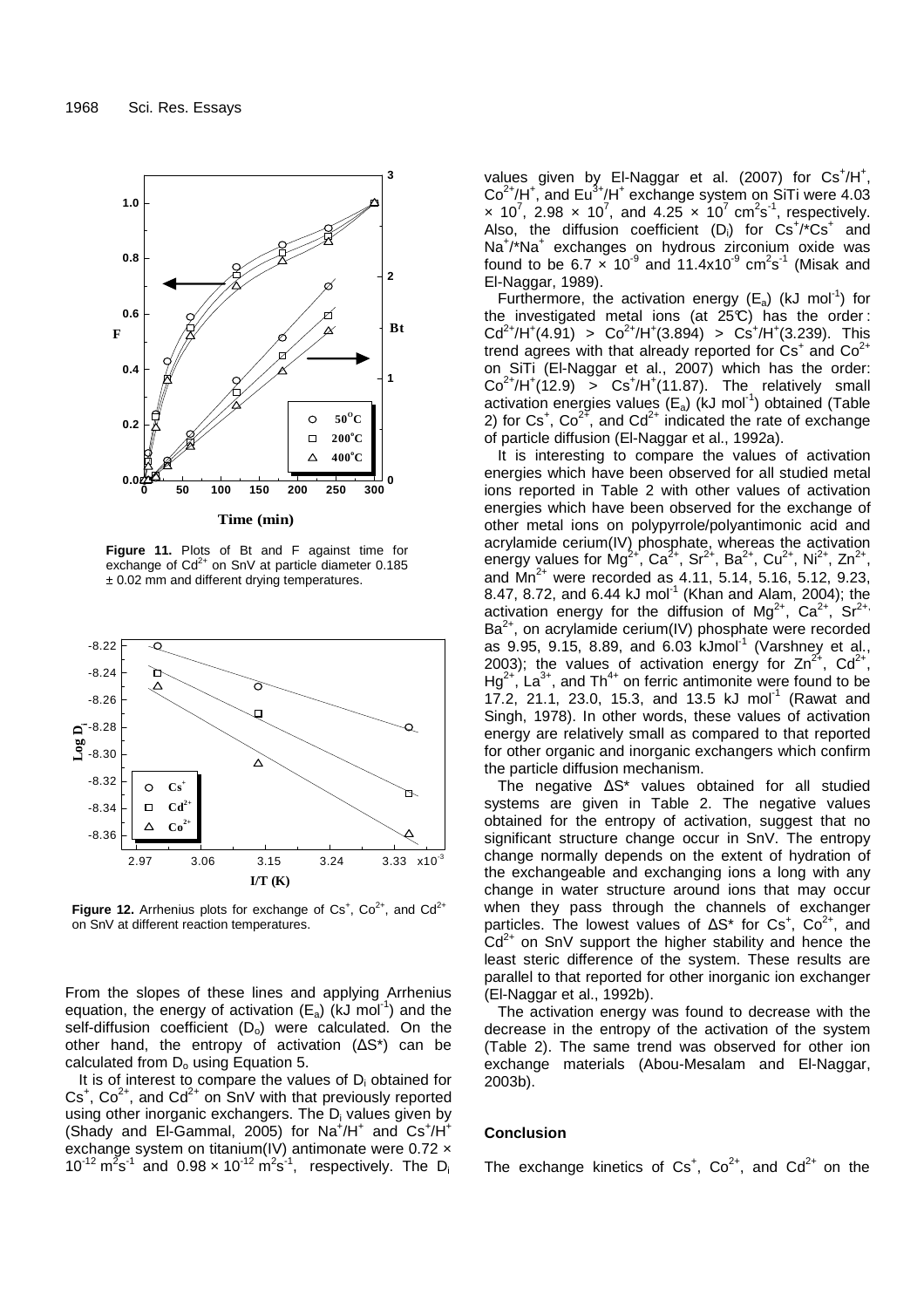| <b>Exchange system</b> | Drying temperature $(C)$ | Di × 109 cm <sup>2</sup> s <sup>-1</sup> |
|------------------------|--------------------------|------------------------------------------|
|                        | 50                       | 5.164                                    |
| $Cs+/H+$               | 200                      | 4.567                                    |
|                        | 400                      | 3.619                                    |
| $Co2+/H+$              | 50<br>200<br>400         | 4.373<br>3.71<br>3.36                    |
| $Cd2+/H+$              | 50<br>200<br>400         | 4.68<br>4.02<br>3.602                    |

|  |  | <b>Table 3.</b> Values of diffusion coefficient of $Cs^+$ , $Co^{2+}$ and $Cd^{2+}$ on $SnV$ at different |  |  |  |  |  |
|--|--|-----------------------------------------------------------------------------------------------------------|--|--|--|--|--|
|  |  | drying temperature and at particle diameter $0.185 \pm 0.02$ mm.                                          |  |  |  |  |  |

prepared SnV were studied as a function of concentration, particle radius, drying temperature of SnV and reaction temperatures. The rate of exchange is independent on the metal ion concentration and this is considered as an evidence for the particle diffusion mechanism for all investigated metal ions. The rate of exchange increases with decrease in the particle size and drying the temperature of the exchange materials. While, the rate increases with increasing the reaction temperature. The diffusion coefficient values  $(D_i)$  of  $Cs^+$ ,  $Co<sup>2+</sup>$ , and  $Cd<sup>2+</sup>$  ions on SnV are decreased with increase in the drying temperatures from 50 to  $400\textdegree C$  and this indicates that the diffusion ion  $(Cs^+, Co^{2+})$  and  $Cd^{2+}$ ) are diffused in the dehydrated form. Negative values of entropy of activation (∆S\*) were obtained and this anticipate that the investigated metal ions are exchange with  $\dot{H}^+$  of SnV in the unhydrated form.

## **REFERENCES**

- Abd El-Latif MM, Elkady MF (2011). Synthesis, characterization and evaluation of nano-zirconium vanadate ion exchanger by using three different preparation techniques. J. Mater. Res. Bull., 46(1): 105-118.
- Abou-Mesalam MM, El-Naggar IM, (2003b). Diffusion mechanism of Cs<sup>+</sup>, Zn<sup>2+</sup>, and Eu<sup>3+</sup> ions in the particles of zirconium titanate ion exchanger using radioactive tracers. J. Colloid Surf. A., 215(1-3): 205-211.
- Amphlett CB (1964). Inorganic Ion Exchangers. Elsevier, Amsterdam.
- Barrer RM, Bartholomew RF, Rees LVC (1963). Ion exchange in porous crystals, Part II. The relationship between self- and exchange – diffusion. J. Phys. Chem. Sol., 24(3): 309- 314.
- Boyd GE, Adamson AW, Myers LS (1947). The exchange adsorption of ions from aqueous solutions by organic zeolite-II kinetics. J. Am. Chem. Soc., 69(11): 2849-2859.
- Clearfield A, Medina SA (1970). On the mechanism of ion exchange in crystalline zirconium phosphates-III: The dehydration behavior of sodium ion exchanged phases of α-zirconium phosphate J. Inorg. Nucl. Chem., 22(8): 2775-2780.
- El-Naggar IM, Aly HF (1992). Kinetics of cesium, scandium and europium exchange on crystalline antimonic acid. J. Solvent Extr. Ion Exch., 10(1): 145-158.
- El-Naggar IM, Belacy N, Zakaria ES, Mohamed DA, Aly HF (1998). Studies on the ion exchange properties and the diffusion mechanism of some fission products on the particles of silico titanate. In: International Conference on Hazardous waste: Sources, Effects and

Management, Cairo, Egypt, Dec. 12(16): 963.

- El-Naggar IM, El-Absy MA (1992). A radiochemical study of the kinetics of ion exchange on hydrous titanium dioxide. J. Radioanal. Nucl. Chem. Articles, 157(2): 313-320.
- El-Naggar IM, El-Absy MA, Aly SI (1992a). The mechanism of diffusion and ionic transport of alkali metal ions in the particles of tin(IV) antimonite. J. Sol. State Ionics, 50(3-4): 241-245.
- El-Naggar IM, El-Dessouky MI, Aly HF (1992). Self diffusion and ionic transport of sodium and cesium ions in particles of hydrous zirconia. J. Sol. State Ionics, 57 (3-4): 339 -343.
- El-Naggar IM, Mowafy EA, Abdel-Galil EA (2007). Diffusion mechanism of certain fission products in the particles of Silico(IV) Titanate. J. Colloid Surf. A, 307(1-3): 77 -82.
- El-Naggar IM, Mowafy EA, El-Kenany WM (2010). Kinetics and adsorption isotherm of some heavy metal ions from aqueous waste solutions by crystalline antimonic acid. Arab. J. Nucl. Sci. Appl., 43(2): 97-106.
- El-Naggar IM, Zakaria ES, Shady SA, Aly HF (1999). Diffusion mechanism and ion exchange equilibria of some heavy metal ions on cerium(IV) antimonite as cation exchange. J. Sol. State Ionics, 122(1-  $4)$  $65-70$
- Ghoneimy HF (1999). Studies on the ion exchange properties and the diffusion mechanism on Titanium oxide . Arab J. Nucl. Sci. Appl., 32: 97-104.
- Grebenyuk VD, Verbich SV, Linkov NA, Linkov VM (1998). Adsorption of heavy metal ions by a minocarboxyl ion exchanger. J. Desalination, 115(3): 239-254.
- Inczedy J (1996). Analytical Applications of Ion exchangers. Pergamon Press. NY.
- Khan AA, Alam MM (2004). New and novel organic–inorganic type crystalline 'polypyrrolel/polyantimonic acid' composite system: preparation, characterization and analytical applications as a cationexchange material and Hg(II) ion-selective membrane electrode. Anal. Chim Acta, 504(2): 253-264.
- Lahiri S, Roy K, Bhattacharya S, Maji S, Basu S (2005). Separation of <sup>152</sup>Eu using inorganic ion exchangers zirconium vanadate and ceric vanadate. J. Appl. Radiat. Isotopes, 63(3): 293-297.
- Marinsky J, Marcus Y (1995). Ion Exchange and Solvent Extraction. marcel dekker Inc. NY.
- Misak NZ, El-Naggar IM (1989). A study of the self-diffusion of sodium and cesium ions in hydrous ceria as a function of ion exchange capacity. J. React. Polym., 10(1): 67-72.
- Mishra SP, Kingh UK, Tiwari D (1996). Inorganic particles in removal of toxic metal ions, IV. Efficient removal of zinc ions from aqueous solution by hydrous zirconium oxide. J. Radioanal. Nucl. Chem., 210(1): 207-217.
- Qureshi M, Nabi SA, Zehra AN (1976). Synthesis, ion-exchanger properties and analytical applications of thermally stable tin(IV) vanadate. Department of Chemistry, Aligarh Mustim University, Aligarh-Zozool, India, pp. 1667-1672.